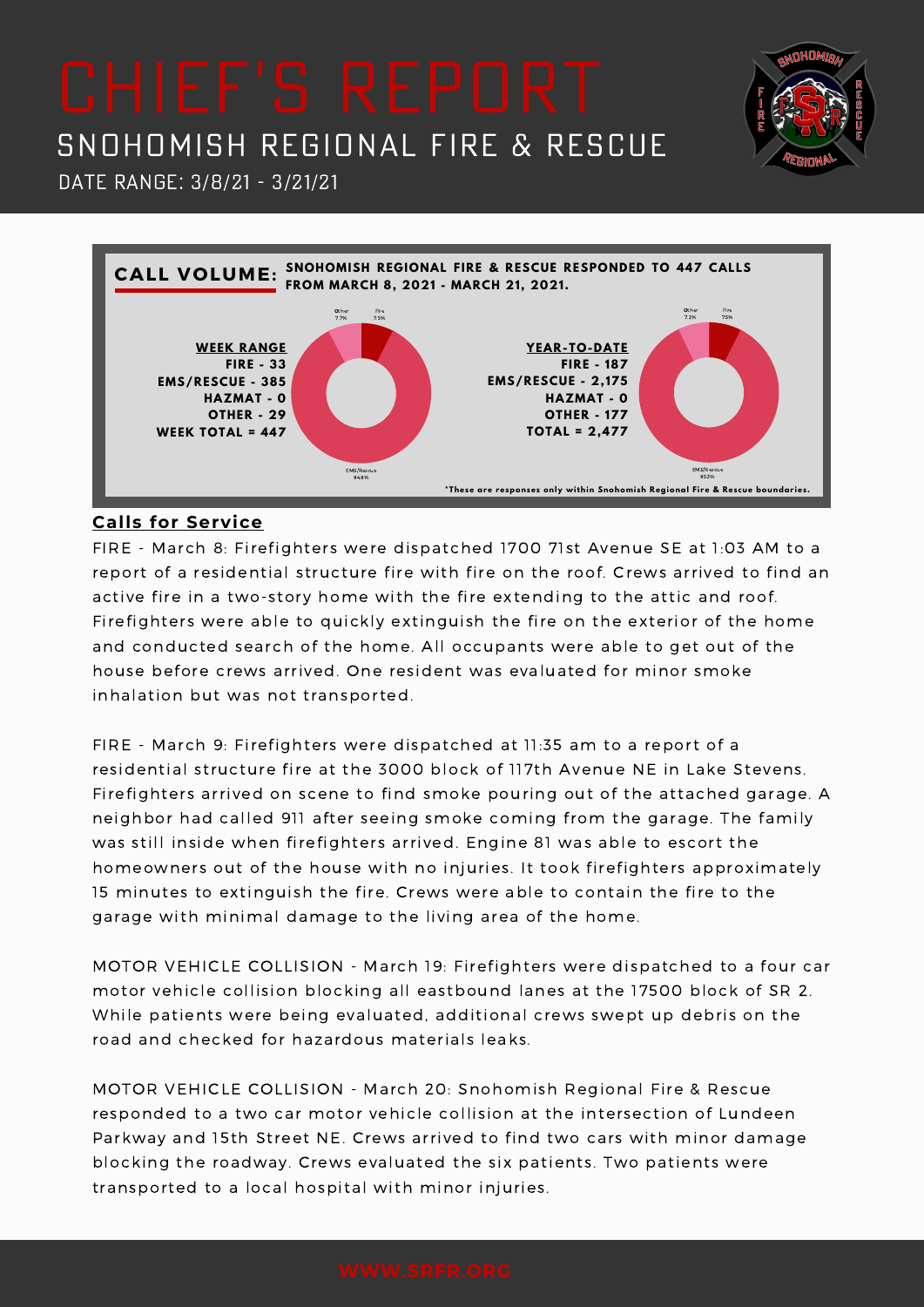

Date Range: 3/8/21 - 3/21/21

### **COVID-19**

- In addition to the continued monitoring, protective measures and education, the current emphasis is to support vaccinations for our employees.
- Staff continue to work collaboratively with all 23 fire agencies as part of the Snohomish County Vaccine Taskforce to help administer vaccinations.
- Monday March 8th we started rolling out the third approved vaccine. Arlington vaccinated roughly 2,200 people with the Johnson N Johnson Vaccine. This is a one shot vaccine and will greatly speed up our goal of vaccinating the majority of the County by mid-May or early June.
- Estimate number of vaccines given by the Fire Task Force: January 2021 - March 10th.
	- Arlington: 38,000+
	- Monroe: 21,000+
	- o Adult Family Homes: 1,700+



#### **EMS**

- Medic School: Congratulations to Jessica Hanna who passed the Medic school eligibility list exam.
- All evaluators were very impressed.
- We continue to get great reviews about Noah Young who is currently enrolled in Paramedic training.
- LifePak-15 EKG Monitors: Our 16 monitors have arrived and are currently getting placed into the inventory tracking system at logistics. Anticipated inservice rollout will be sometime in April.
- $\bullet$  Training:
	- Crew members continue to do High Performance CPR Training in a joint effort with Snohomish Fire at Station 43. Thank you to MSO Justyn Shevlin for spearheading this project and the members who have been assigned to instruct. Feedback from crews has been very positive.
	- This month we concluded a Virtual ACLS class. 14 of our Paramedics completed this training.
	- Paramedics and EMTs attended an optional virtual ventilator training developed and conducted by Paramedic Eric Jones. A rep from the manufacturer of our current ventilators and a clinical export were on hand to conduct the training. Thanks to Eric Jones for his passion and desire to work on this training.
- Counterfeit N-95 Masks: It was brought to our attention a couple weeks ago that a shipment of N95 Masks that we received did not feel right by some of our members. After some further investigation, calls to 3M and the ECC, it was determined that we had received counterfeit masks. All masks have been taken out of service and replaced. The ECC is working on replacements. An investigation has been initiated by the shipping company and 3M. This appears to possibly be a global problem and not just Snohomish County. Thank you to the members who brought this to our attention.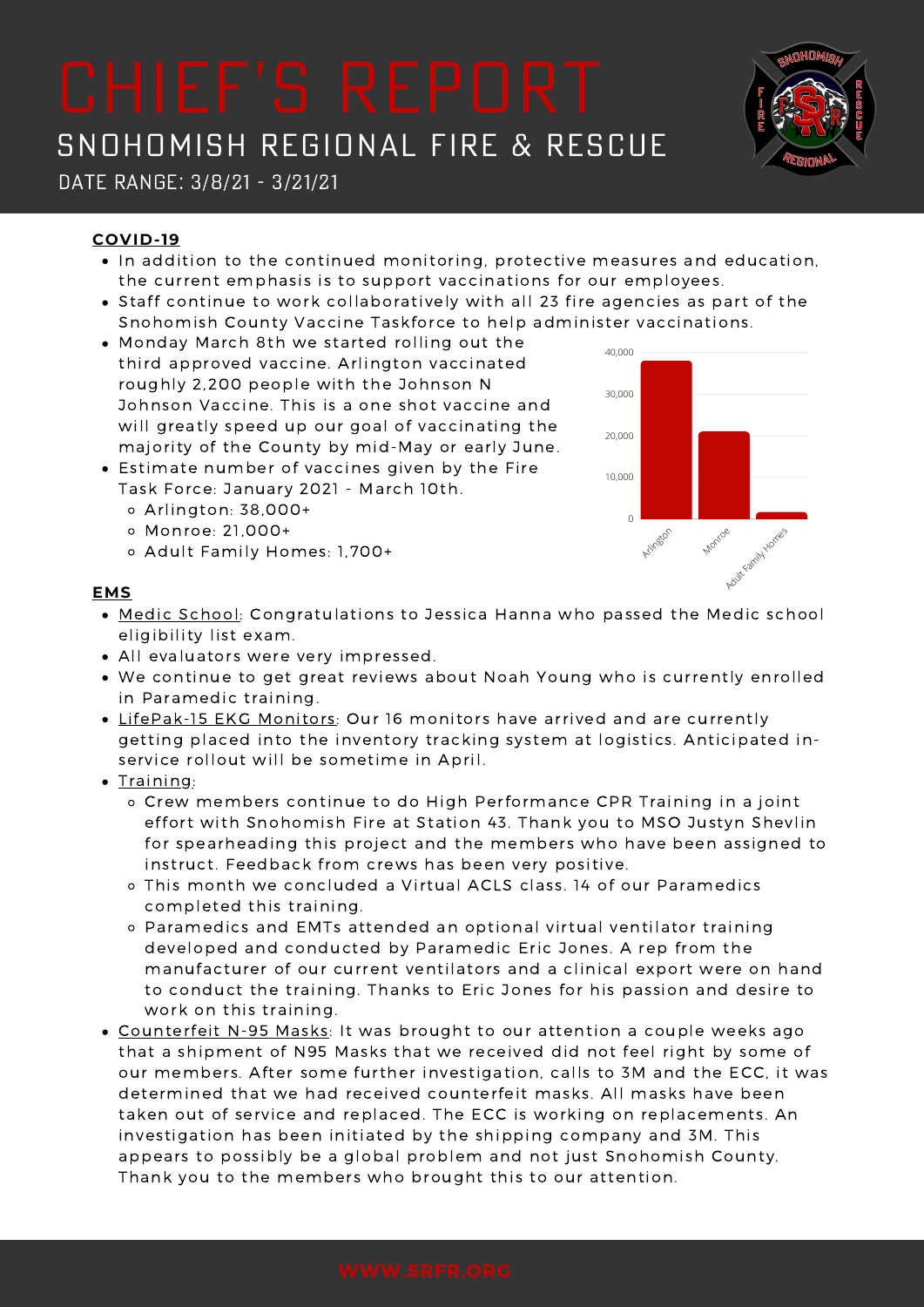Date Range: 3/8/21 - 3/21/21

### **Strategic Analysis**

• Staff met with Fitch and Associates team to discuss the draft data for the Standards of Cover report. We are working to provide additional elements required to complete the analysis.

### **Health & Safety**

- The Force Protection group met and updated the playbook mid cycle to include guidance for out of country travel and guidance for no quarantine if employee is fully vaccinated.
- Staff were part of the quarterly EMS & Trauma Steering Committee meeting that was held on Wednesday, March 17th.

### **Administration**

• Staff are conducting the testing process to fill the Administrative Assistant position. Snohomish Regional Fire & Rescue had great response to the position. There are 80 candidates that were invited to the testing process.

### **Fire & Life Safety**

- Staff continue to work on building inspection templates for using Streamline for new construction inspections.
- Staff are beginning to work on uploading all commercial occupancies into APX pre-incident plans.
- Staff are review the pre-application for a new 6-story apartment complex in Mill Creek.

### **Standards Committee**

- All Snohomish Regional Fire & Rescue staff have been imported as users to Lexipol KMS5 program.
- Staff are working on Policy 102 "Policy Manual". This policy will drive how policies are reviewed and approved. Policy review will begin in April. Division heads will be granted 60 days per policy tier to review.

### **Accreditation**

- Staff has received the draft FESSAM writing assignment for review and development. Writing will being in April with a December completion date.
- Snohomish Regional Fire & Rescue is now listed as an applicant agency on Commission on Fire Accreditation International's Website. Use this QR code to visit the website.

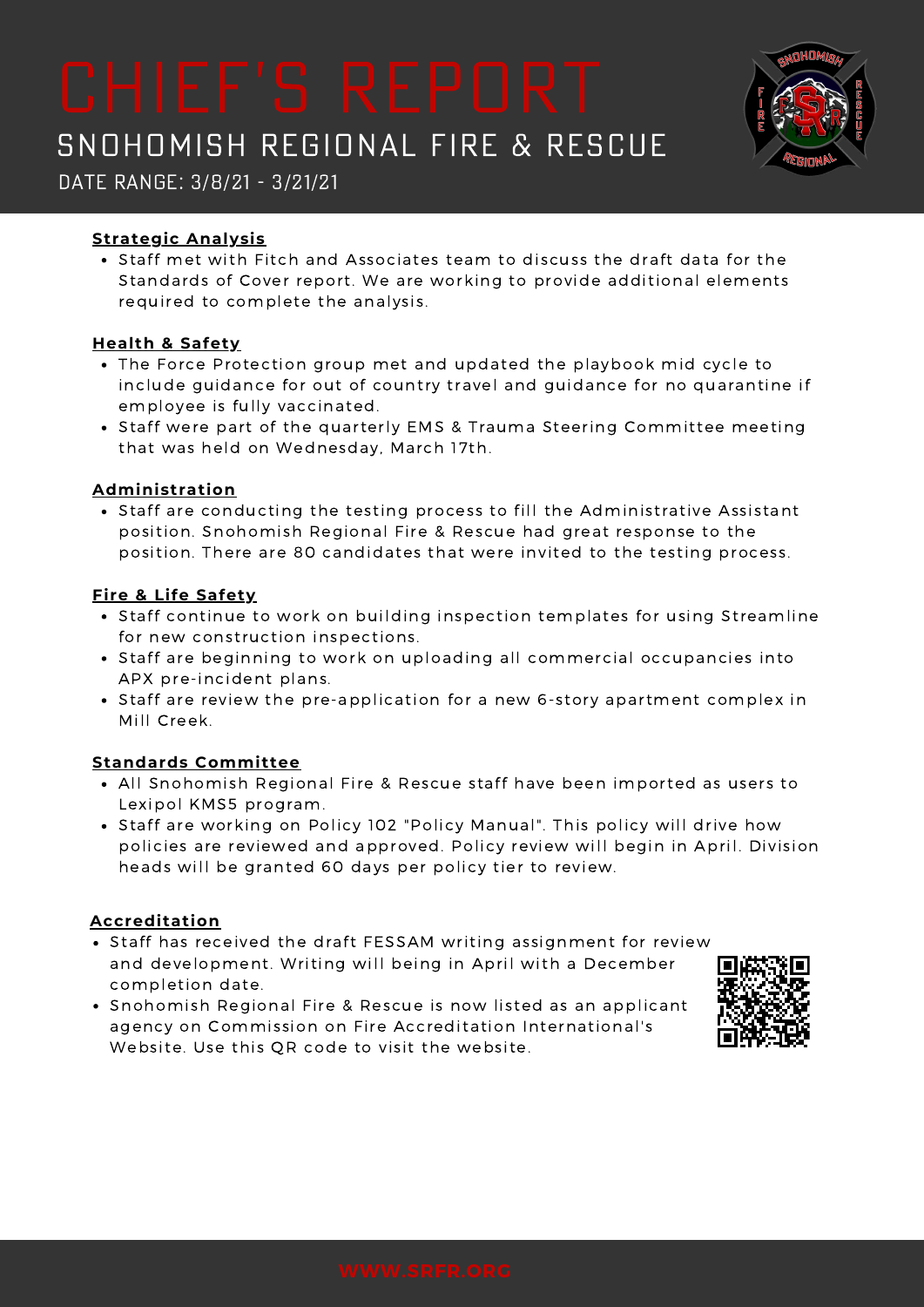

Date Range: 3/8/21 - 3/21/21

### **Training**

- All 22 members of the department successfully passed the written exam component of the Lieutenant's Test on March 10th. They participated in the assessment center on March 16th, 17th and 18th which consisted of 3 additional components.
- Over the last 2 weeks all crews have participated in the 2.5" Offensive training that was held at Station 83. Companies from Snohomish District 4 also participated in the training.
- Staff continue to work on updates to the Probationary FF manual for the recruits that are currently in the fire academy.
- Snohomish Regional Fire & Rescues is currently in the process of hiring Entry Level Career Firefighters. We are accepting applications through National Testing Network. The deadline is March 28th. The first round of interviews is scheduled for the week of April 5th with an anticipated hire date of mid-July.

### **Operations**

- The Deputy Chief of Operations continues to work with regional partners in a committee that is intended to provide consistency in establishing Effective Response Force critical tasks and personnel required for completion on residential and commercial fire incidents. The desired goal from the group is that all confirmed fire calls in Snohomish Regional Fire and Rescue, South County Fire, Everett Fire, Snohomish Fire and Marysville Fire would get a similar response package to these incidents. The group meets every two weeks at the Training Annex in Snohomish and is represented from the respective departments above.
- The Deputy Chief of Operations will meet with the Snohomish Fire to work on some further opportunities for integrating Operations between the two respective organizations. Topics to be included will be integrating Battalion 43 into conversations with Snohomish Regional's three on-duty battalions to communicate on virtual morning meetings about operational aspects for the upcoming shift and "cover companies" to one another for future regionalized training opportunities.
- The Deputy Chief of Emergency Medical Services and Operations will attend next week's "Chief's Inspection Drills" at Station's 33 and 77 C shift respectively. Crews have continued to do a fantastic job having their stations and apparatus in order as well as performing a random training evaluation. Thank you crews and keep up the good work!
- Executive staff attended the first formal evaluation of Snohomish Regional Fire and Rescue's four firefighter recruits at the Snohomish County Training Academy this week. Our four members and assigned company officer are performing extremely well and representing our organization very well.